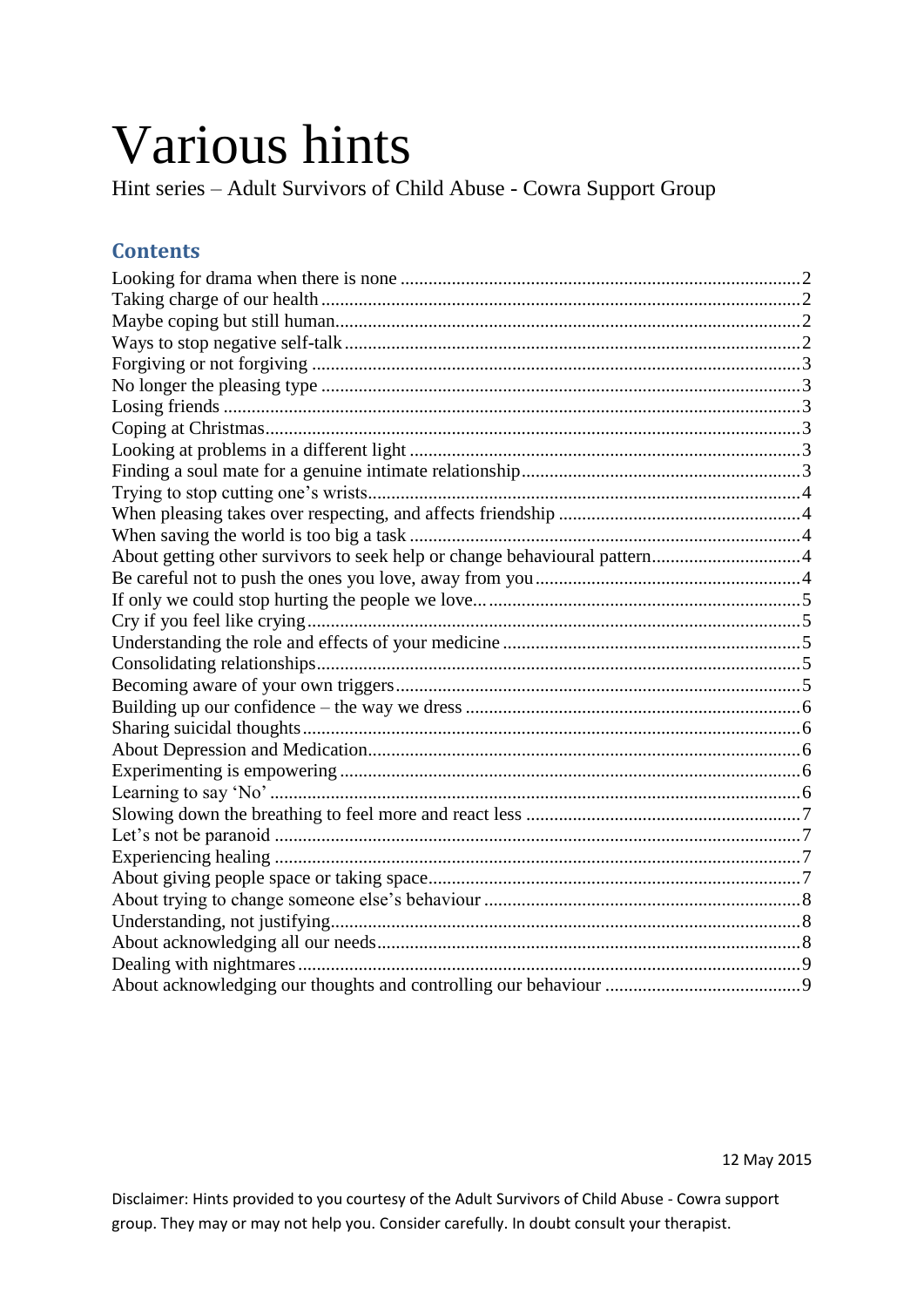#### <span id="page-1-0"></span>**Looking for drama when there is none**

(July 2012)

… a common trait between a few of us to look for drama when there is none. We discussed how as young people being abused we were always on our toes trying to avoid the next abuse session … somehow. We were always on our toes looking for what could go wrong next. We seem to carry this behaviour as adults – *what will go wrong next ??*

When life seems to be smooth sailing, it feels so awkward we fear *what will go wrong next.* We seem to find it difficult to live life without threat or dramas. It seems more uncomfortable when it is smooth sailing. As part of our healing we need to breathe deeply and learn how to accept and enjoy smooth sailing. Our bodies and souls are not really meant to endure constant tension.

#### <span id="page-1-1"></span>**Taking charge of our health**

(July 2012)

Another topic was physical health and our tendency to feel real pain or real symptoms when there is no real physical ill-health. Whether a need to be cared for, or physical muscular tension in the back bringing about digestive spasms etc, only trained mental health and medical professional can help us through that. It is worthwhile however disclosing our background to our GPs as we all know that mental and physical health are all linked. It will help us to help our GPs look at us in a holistic fashion – not just bits of our bodies separately. We must take charge of our health by helping them help us. Food for your thoughts ....

#### <span id="page-1-2"></span>**Maybe coping but still human**

(August 2012)

One of our members raised the issue of grieving and being resourceful. How we can appear to be so strong "Oh, you will cope", "I am not worried about you" when beyond appearance of strength our weakened self in times of grief or hardship still needs support. It is hard to reach out in those times, but it feels so nice when someone offers a little bit of care. Maybe if we did not show such a hard face, well oiled machine façade, we would get more people keen to offer help or show some care in times of hardship. Food for thought.

#### <span id="page-1-3"></span>**Ways to stop negative self-talk**

(October 2012)

We agreed we commonly or near constantly engage in negative self-talk.

Although understanding the reason underlying such negative and consuming activity is important, it does take time.

In the meantime it is important to know how to switch off the negative self-talk from time to time to relieve the pressure and enjoy a better life.

Try and find an activity which requires all your focus so that the mind is not allowed to engage in negative self-talk. Obviously it depends on your interest and your level of expertise.

For some it could be reading and playing music if your reading ability is poor and you need to focus a lot to achieve a reasonable level of competency. For others, it could be singing, painting, sewing or knitting a difficult pattern, writing lines with your left hand if you are right-handed, writing backwards *sdrawkcab*, reading upside down, teaching yourself to do things with the left hand you are good at with the right hand (any activity really.... as long as it is challenging enough to consume all of your mind"s attention).

12 May 2015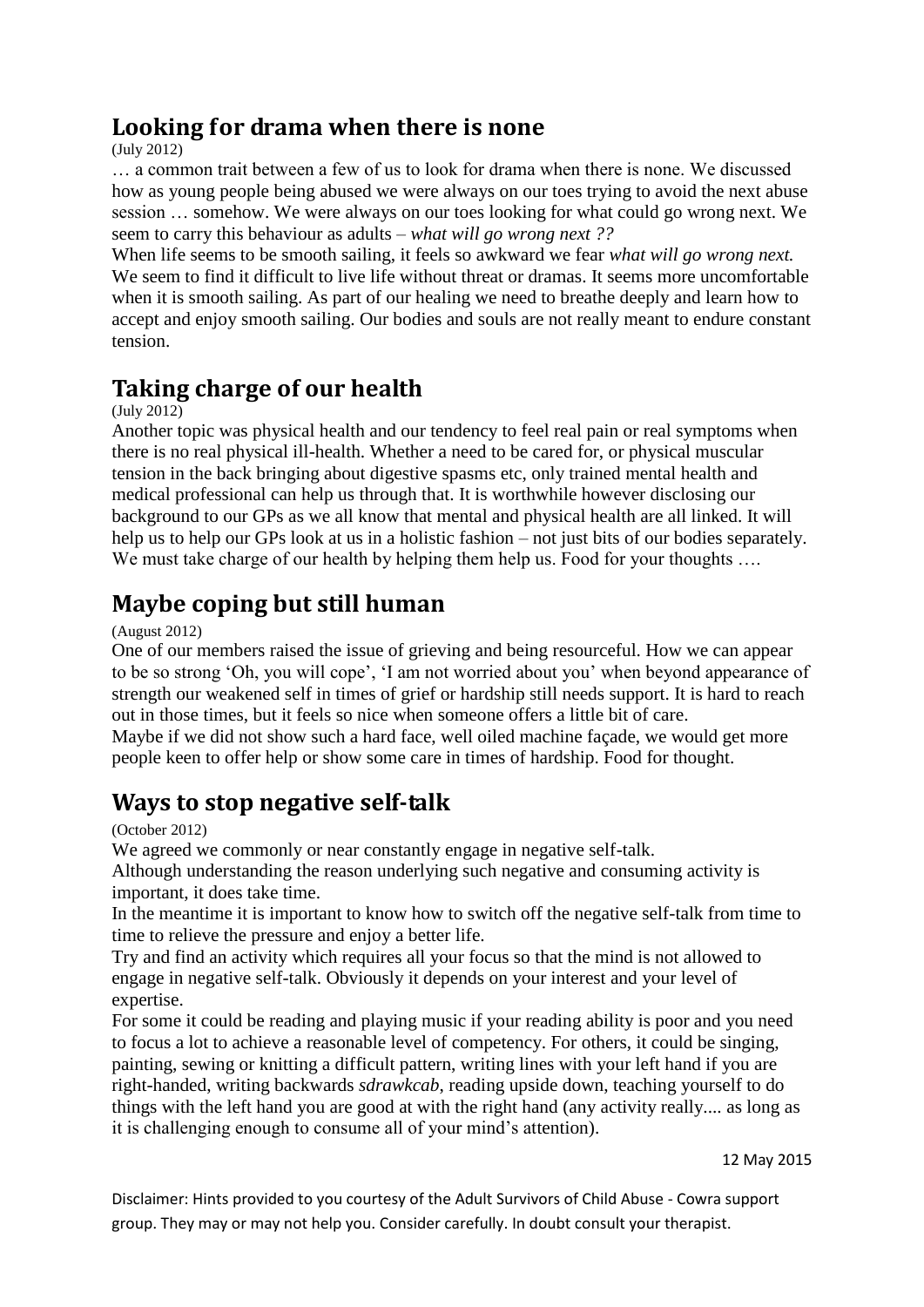## **Forgiving or not forgiving**

#### <span id="page-2-0"></span>(November 2012)

Some members are not religious and some are. We discussed forgiveness as what it meant to us regardless of religion. We seemed to agree that if the process of forgiving is about freeing us from the emotional burden of what others have done to us, then not forgiving would hurt us and definitely affect our health. Food for thought as to which path each one of us will now take.

#### **Other thought on forgiveness...**

Anonymous quote: "Forgiveness is letting go of the idea that you could have had a different past". This could translate into: Whatever life threw at us, we grew in the person we are – stronger, richer. We can"t undo what was done so we need to embrace our richness, use the available support, and help ourselves to gain greater strength and health to live a better life.

#### <span id="page-2-1"></span>**No longer the pleasing type**

(December 2012)

Putting oneself first is a new mind set, you do not have to please everyone around you at the cost of you.

#### <span id="page-2-2"></span>**Losing friends**

(December 2012)

Losing friends because you suddenly stand by personal boundaries that you never had before. Losing those friends is **not** sad, it is empowering. These were not real friends. They did not have your best interest at heart, only theirs. You will make real friends.

#### <span id="page-2-3"></span>**Coping at Christmas**

(December 2012)

Much discussion around the feelings brought about by Christmas: some refusing to take part in what seems to be an excuse to get drunk. Some of our members also attend Alcoholic Anonymous and do not need to get involved in drinking sessions. Christmas is also a time for family reunion. Given that child abuse often involves family or close friends, such reunions bring back unwanted memories or feelings. Some cope by distancing themselves, not taking part. It is never too late to start taking care of OUR emotional needs.

#### <span id="page-2-4"></span>**Looking at problems in a different light**

(March 2013) Tackle what you perceive as a problem as an opportunity for growth.

# <span id="page-2-5"></span>**Finding a soul mate for a genuine intimate relationship**

(April 2013)

For single survivors who want to get involved in a genuine intimate relationship and do not know where to start – given the difficulty with trust and intimacy – we discussed the value of joining an interest group on a theme you are really fascinated about such as Birds, Art, Gardening, Land Care as you are more likely to be connected to people already in tune with you.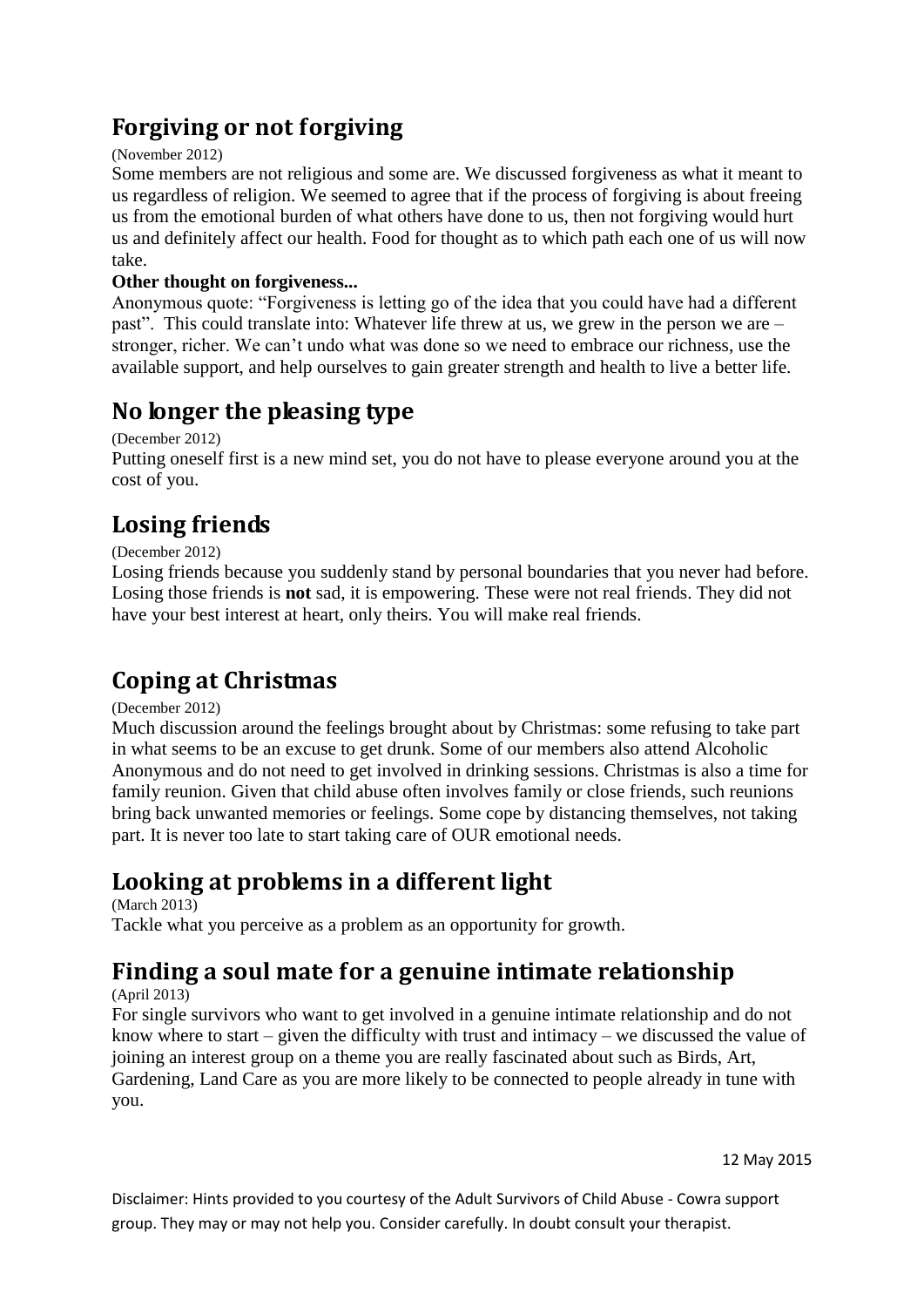#### <span id="page-3-0"></span>**Trying to stop cutting one's wrists**

(May/June 2013)

A coping skill to try and stop cutting one"s wrists is to wear strong plastic wrist bands such as those provided by Beyond Blue, Diabetes Australia etc. Each time there is a need to feel the pain, slap the wrists with the plastic bands instead. If one band is not enough, add more. (*This technique has been successfully used by one of the survivors who was regularly cutting herself)*

# <span id="page-3-1"></span>**When pleasing takes over respecting, and affects friendship**

(August 2013)

In our attempt to be accepted we try to please others. In our attempt to please to be accepted we forget that others also have personal boundaries they would like respected. Let"s become aware of such boundaries and respect them too in the same way as we would like ours to be respected. Over time we realise that people become more comfortable being around us as we give up a little bit of that urge to please and do it all ourselves, sometimes even in a compulsive manner – such as insisting to do the dishes at a friend"s place.

## <span id="page-3-2"></span>**When saving the world is too big a task**

(September 2013)

We have hurt so much and still hurt so much at times (depending on where we are on our journey to recovery) that we would like to stop the hurt for all, we feel we want to *save the world*. Many thoughts were shared including:

- It is too big a task and our focus must primarily be on our own self. As we get better our positive influence on others around us will exponentially improve society.
- Use our hurts to grow our love around us
- Keep believing in humanity but be wary that society as a whole is fairly comfortable and may not want to change!

## <span id="page-3-3"></span>**About getting other survivors to seek help or change behavioural pattern**

(October 2014)

*'Some people are never ready however many times they are propped'*. This is another reminder for us to take care of our own self and be wary of our tendency to try and save the world.

#### <span id="page-3-4"></span>**Be careful not to push the ones you love, away from you**

(December 2013)

by continually expressing the feelings that you are "not good enough", or "not loveable". Be respectful of their feelings too and their need to love you as you are – whether you think you are not loveable is irrelevant, let them love you the way you are.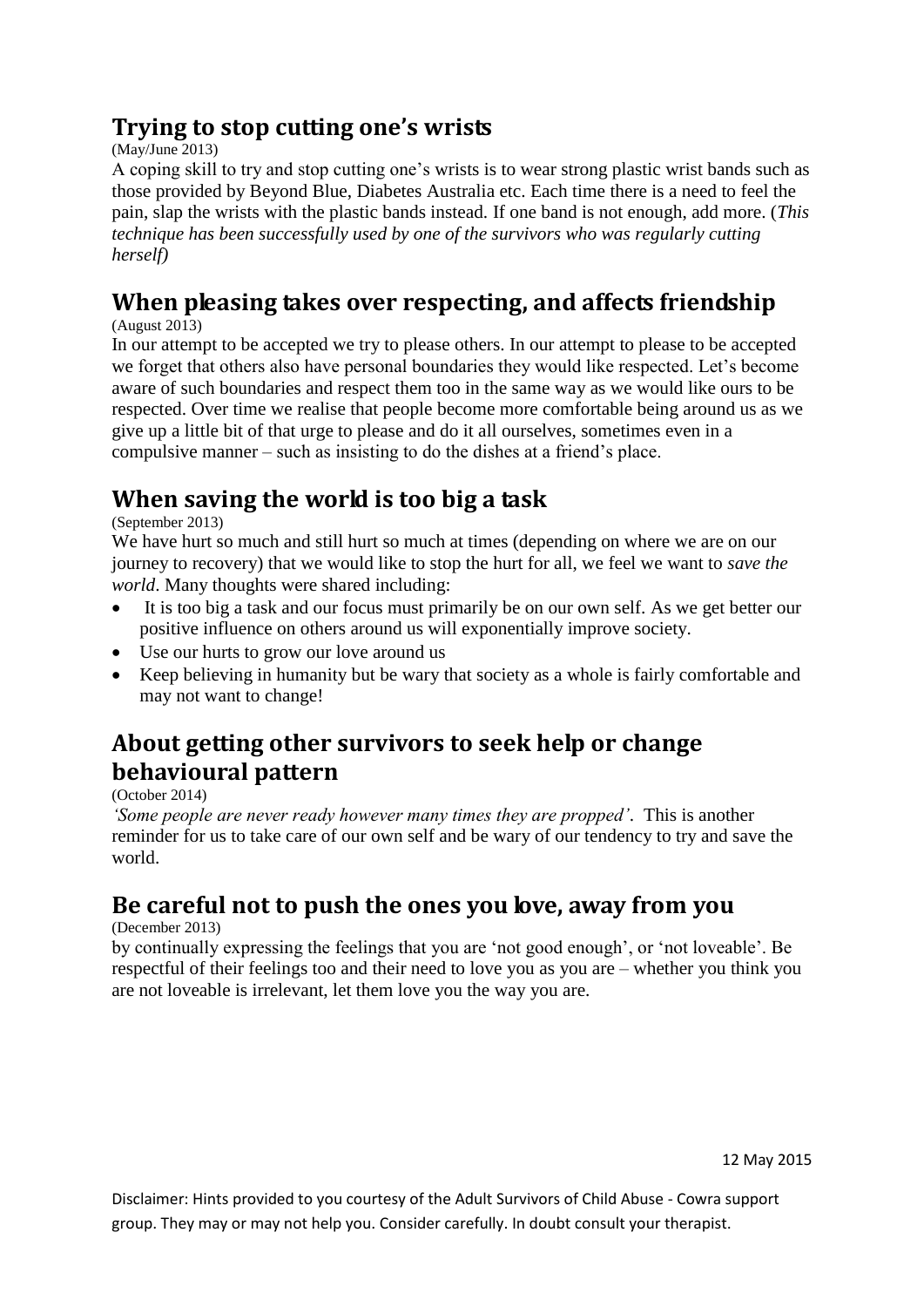#### <span id="page-4-0"></span>**If only we could stop hurting the people we love...**

#### (December 2013)

Each time our loved ones trigger us, we tend to over-react. Extreme reactions hurt them too. If only we could stop hurting the ones we love... this applies to all relationships, not just survivors'. This is an inevitable part of growing together.

For survivors though it can reach greater levels of emotions. Overtime as we are recovering from our childhood abuse the over-reactions will lessen. And we will be able to discuss, explain, make amends, and understand each other better. This will strengthen our relationships; this will make our extreme reactions, not so extreme, not so unpredictable. Such understanding of each other will make our love even greater.

#### <span id="page-4-1"></span>**Cry if you feel like crying**

(December 2013)

Shedding tears is part of the body releasing whatever emotions or tension needs to be released. It is a natural process which needs to occur. Let yourself go with the flow of tears.

#### <span id="page-4-2"></span>**Understanding the role and effects of your medicine**

(December 2013, February 2014)

Become aware of the effects of the medicine your doctor(s) may prescribe. Hence the need to discuss all side-effects and options with your GP with the idea of avoiding medicine if at all possible, or else taking the path of less damage. If you agree to the benefits of taking such drugs, and you are aware of the side effects such as gain weight, and addiction, never attempt to take yourself off such drugs without the support of your health professional. As with any addictive drug, if you wish to come off them, you need to be ready psychologically, physically, and go very slowly. Take care.

#### <span id="page-4-3"></span>**Consolidating relationships**

(January 2014)

A discussion on the importance of valuable relationships which work both ways. The acknowledgement that relationships where we are doing the constant chasing and never hear from the other party are probably not very healthy and valuable. A need to "stick to valuable relationships' and nurture them.

#### <span id="page-4-4"></span>**Becoming aware of your own triggers**

#### (January 2014)

If you feel you get triggered too often, and you can identify your triggers, try and keep a list of what triggers you. Use the list to avoid the situation if you know you are not ready to live through a similar situation. If nevertheless triggered try to put it in the perspective of the present – where the situation is different, where the risk of being hurt (as a child can be hurt) is less, where a less emotional reaction might be more appropriate. You will probably need professional support or guidance to process what triggers you and eventually cross it off the list, in the meantime, this hint might be of some use. It takes practice and discipline but a worthwhile activity to list your triggers if it helps you react in a more appropriate way.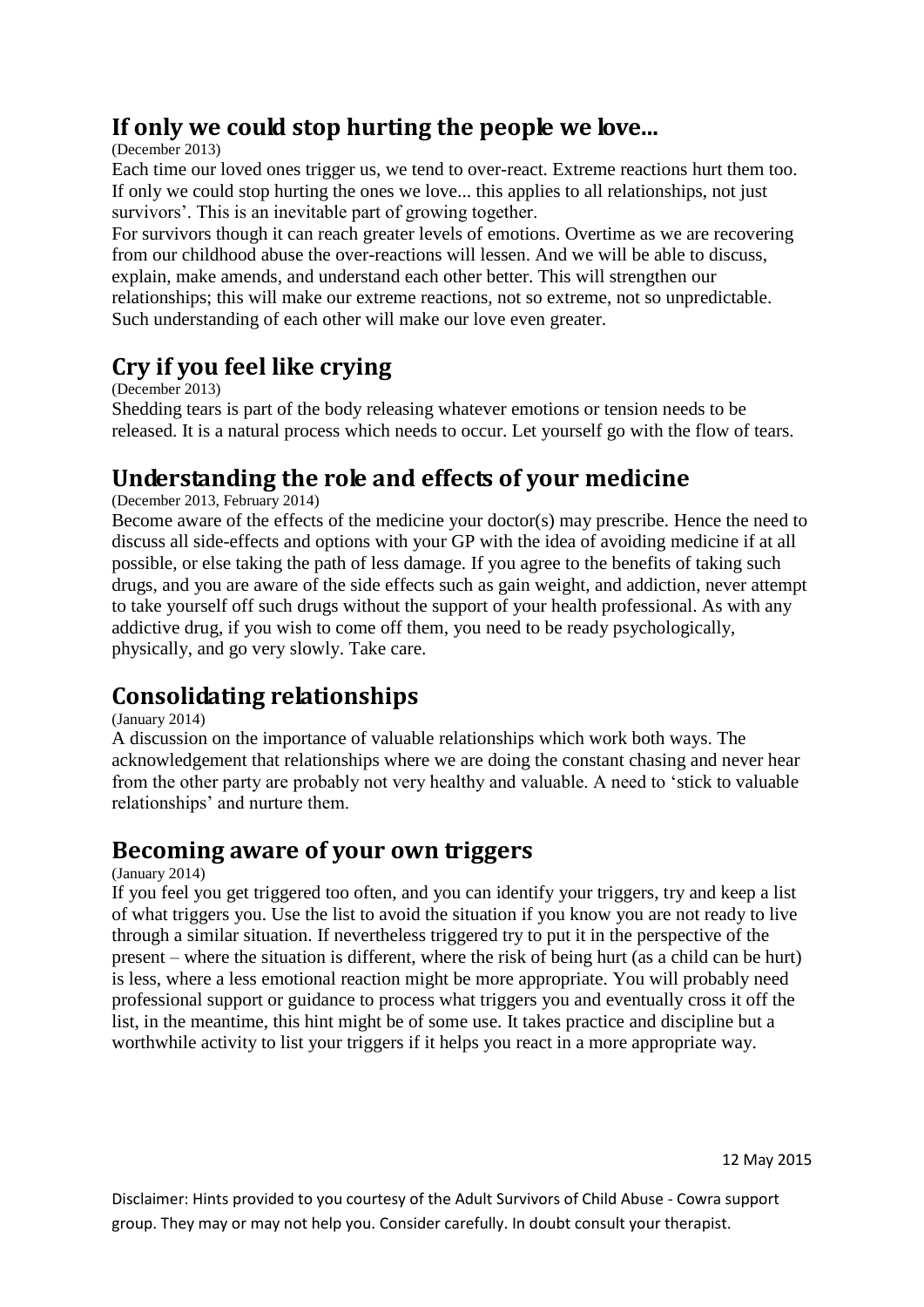#### <span id="page-5-0"></span>**Building up our confidence – the way we dress**

(March 2014)

We discussed the topic of the way we dress and present to others and one of the female members put it in those words "When I am well dressed and wear make-up, I feel vulnerable". We discussed how this feeling of vulnerability is what drives some of us to avoid dressing well and looking attractive. Maybe we can find a way of dressing well in situations where we know it is safe – maybe with friends, or families – so we can build our confidence up.

## <span id="page-5-1"></span>**Sharing suicidal thoughts**

(April 2014)

Following the news that one member of our community known to the group committed suicide, we discussed suicide, suicidal thoughts, and acting on such thoughts.

We shared the reaction and the potential actions taken by the partner and close family in such situation and how it may be very appropriate to seek help and shelter in an institution such as Bloomfield (Orange, NSW) in times of crisis... "*held away to protect the kids and oneself'*. We shared how in that particular case the survivor 'held away' was not feeling abandoned as the family was very supportive and used to visit most days and even bring a picnic lunch to enjoy with the survivor. Love and support were still very present but safety for the kids and survivor were paramount. The stay was only for the period of crisis whilst other measures and counselling were getting organised.

It pays to share your suicidal thoughts to protect yourself and your loved ones.

#### <span id="page-5-2"></span>**About Depression and Medication**

(April 2014)

ABC interview on Life Matters:

<http://www.abc.net.au/radionational/programs/lifematters/surviving-child-abuse/5282264> *If the cause of depression is not dealt with, medication will not heal it.*

Quoted from the interview from the ABC radio with Dr Kezelman (CEO of Adults Surviving Child Abuse; [www.asca.org.au;](http://www.asca.org.au/) and initiator of the trauma guidelines and health practitioner trauma training.

This means that medication such as anti-depressant may play a part in a plan to heal from depression. However the cause of the depression is what needs to be dealt with.

#### <span id="page-5-3"></span>**Experimenting is empowering**

(June 2014)

"Experimenting is empowering. Trial and error is empowering – experimenting with recipes, wax and painting, candle making, recycling meal tin container into decorative stars'

## <span id="page-5-4"></span>**Learning to say 'No'**

(June 2014)

"Society has a lot of expectations which can run ourselves down if we do not feel strong enough to say No!"

12 May 2015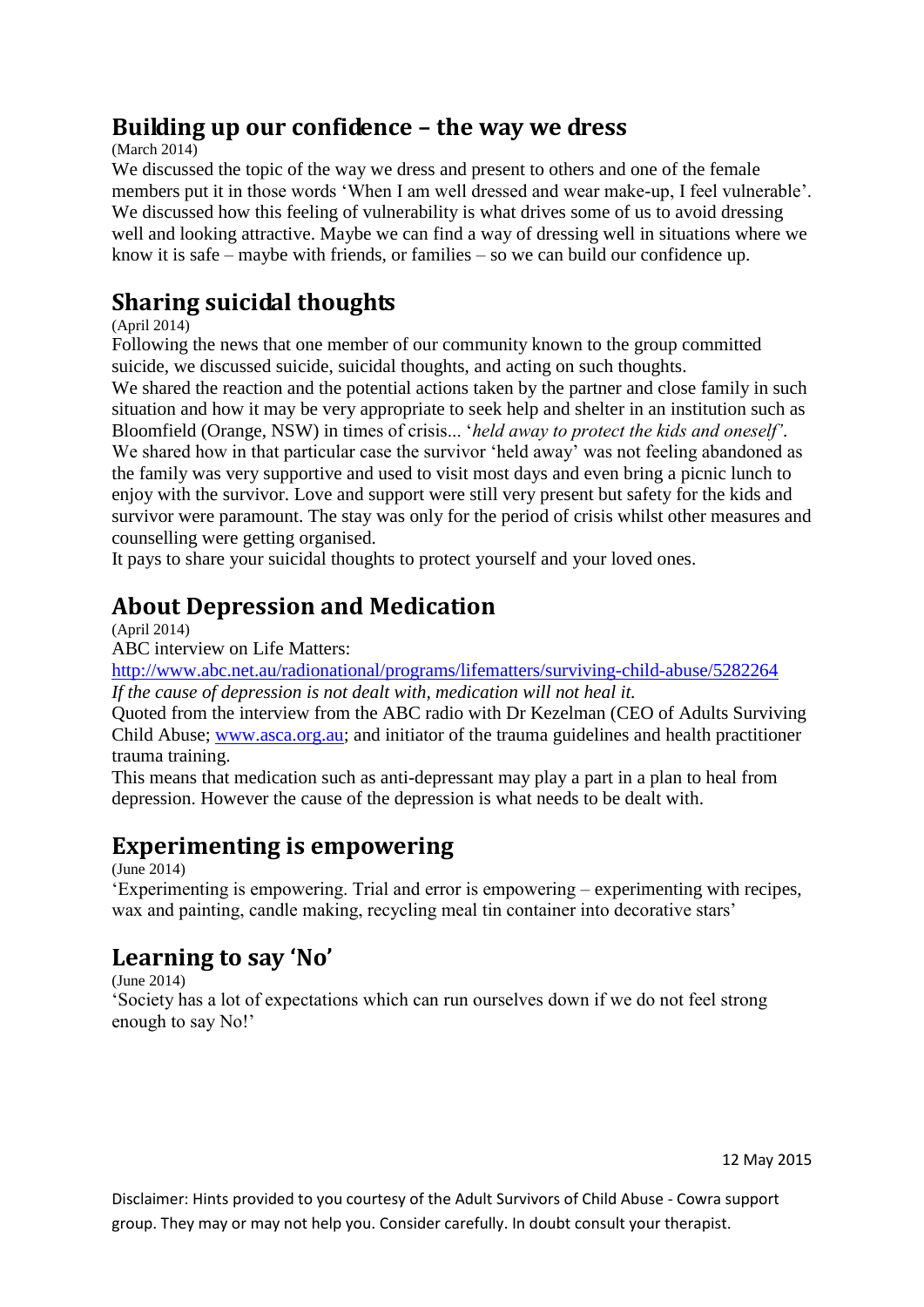#### <span id="page-6-0"></span>**Slowing down the breathing to feel more and react less**

(June 2014)

If you ever become aware that your breathing in too quick or that you even stop breathing in situations where you may feel scared or vulnerable, try and breathe with your diaphragm (ie inhale whilst blowing your stomach like a balloon and exhale whilst flatteningg it). Slow down the breathing to slow down the anatomy.

Slow down the breathing and for some of us it means that we feel more. We stay more in the present. We are less reactive.

#### <span id="page-6-1"></span>**Let's not be paranoid**

(June 2014)

The world around us does not work to great standards. In everyday life it is very common to deal with professionals working well below professional standards.

When this happens, put it in perspective. Let's not be paranoid: it is not about you. It is the unfortunate reflection of a substandard world. Work with these professionals to find a solution to whatever problem you may now be facing because of them.

## <span id="page-6-2"></span>**Experiencing healing**

 $(\text{July } 2014)$ 

The following are quotes from the group. What they feel or experience as they heal:

- *'As I am changing for the better, people are starting to respond positively, I feel vulnerable.'*
- *'Learnt behaviours are difficult to undo but it can be done.'*
- *'Do not kid yourself: isolation is necessary as we process emotions and try and make sense of events, but relationships are the only way to heal. You can't heal in isolation.'*
- *'We need relationships so we get triggered and heal by reviewing our wounds.'*
- *'It is hard to get out of your comfort zone.'*
- *'It is scary to change.'*
- *'We all have different coping mechanisms.'*
- *'Be in the moment as much as you can.'*
- *The cold stillness that always stays inside you'* shared by some but not necessarily all. Some shared their ups and downs hence their cold and warm moments and low and high spirit. We are all different and over time the cold waters are warmed by warmer currents.
- *'The only safe thing I can do is not to talk to them'* (abusive parents) we all have to find safe ways to cope with life and they will evolve over time as we too change and heal.
- *'What do they want in return?'* when someone is genuinely, constantly nice to us and we have difficulty accepting it. It is difficult to trust others.
- *'When I take time to breathe deeply, I feel more. During intimate moments I often have to remember to breathe, slow myself down, and stay in the moment.'*

## <span id="page-6-3"></span>**About giving people space or taking space**

#### (September 2014)

*'I will be here when you're ready'.* Quote of a friend awaiting the flow of tears and the emotional storm to go pass as one remembers the loved one who just passed away. Allowing the person to be themselves when they are ready.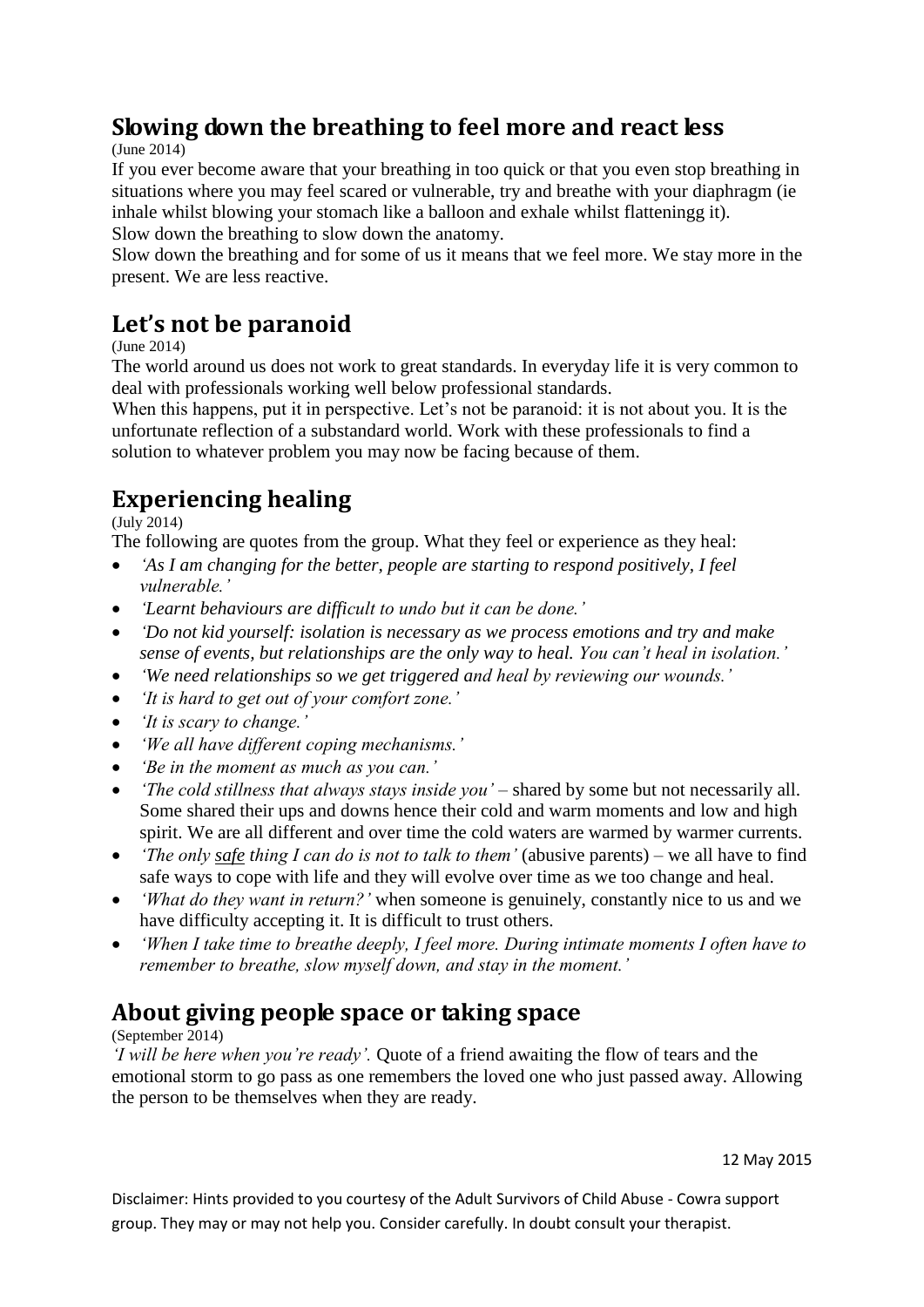We need time, sometimes a great deal of time, to process feelings and discussions charged with emotions. Take the time. Allow yourself the space you need to.

#### <span id="page-7-0"></span>**About trying to change someone else's behaviour**

(September 2014)

We reminded each other that we cannot control someone else's behaviour. We can only try to change our own.

In the event of someone close affecting us greatly in a negative way, if avoidance is not an option, seek professional help or appropriate support if needed eg Mental Health Line for carers or families of someone with a Mental Health issue.

#### <span id="page-7-1"></span>**Understanding, not justifying**

(November 2014)

*'Understanding* [the background of our perpetrators or the community] *is not justifying'.*  Making sense of what happened to you might help you heal. Understanding however does not justify the actions of the perpetrator. What happened to you is still inappropriate.

#### <span id="page-7-2"></span>**About acknowledging all our needs**

(December 2014)

The realisation that no matter what age, the kid inside us may still seek from our parents what never got given then eg a meaningful hug, some explanation to make sense of situations of the past. If you ever have that need, no matter what age, if you can fulfill the need, brace yourself and make the step forward to getting what you feel you need.

"*It felt awkward as I needed to tell him I loved him and I needed to be in his arms as a child seeking a hug s/he did not remember to have ever had. It was a difficult decision to satisfy my need and worry about showing perceived weakness. After all it was only a hug and some tears. Noone was falling apart. The hug did happen and so did the tears; I still remember the intensity of the moment, but now I don't need it anymore; I got the hug I so longed for.'*